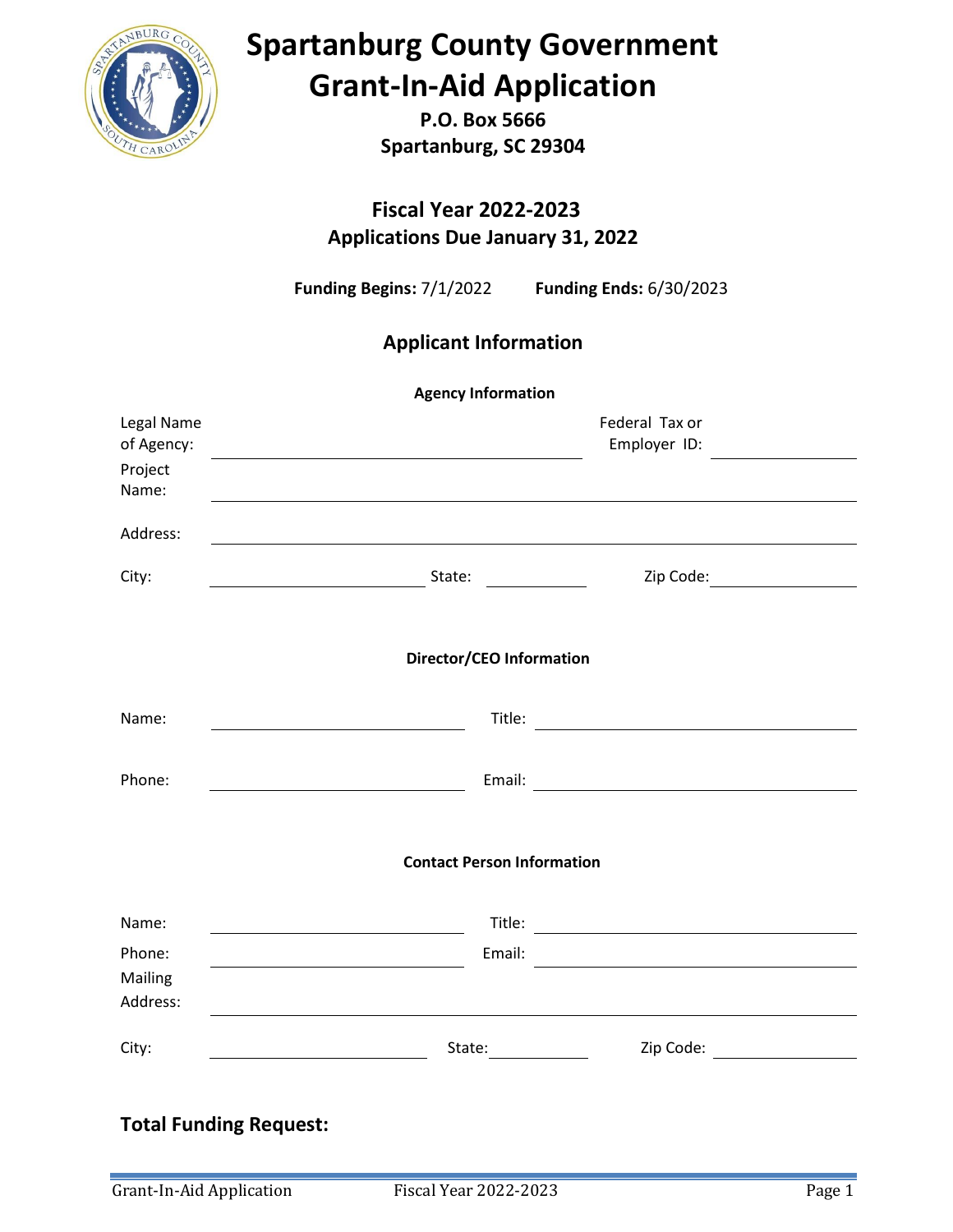#### **Section 1: Project Description**

*Listed below are the goals and objectives Spartanburg County Council has established for Spartanburg County. Check the box(es) of the objective number(s) that best aligns with your agency/organization's project. You may check as many needed. If none of the objectives below aligns with your agency/ organization's project, please use the space provided on the next page to add additional description.*

#### **Goal 1: Create Sustainable Economic Development that Benefits the businesses and citizens of Spartanburg County**

- $\Box$ 1.1 Strengthen business retention, recruitment, and expansion
- $\Box$  1.2 Establish and implement a land use planning process and policy framework
- $\Box$  1.3 Support education and training efforts that improve workforce readiness
- $\Box$  1.4 Encourage and support entrepreneurship initiatives
- $\Box$  1.5 Develop an effective and efficient infrastructure plan

#### **Goal 2: Capitalize on Natural Resources and Tourism Opportunities**

- $\Box$  2.1 Strengthen policies related to accessing natural resources and promoting tourism
- $\Box$  2.2 Develop a comprehensive tourism plan that is inclusive of the diverse interests in the County and integrates the opportunities provided via our natural resources
- $\Box$  2.3 Clearly define and promote the current and projected economic impact of natural resources and tourism

#### **Goal 3: Remain Prudent Stewards of Financial Resources in the Provision of Quality Public Services**

- $\Box$  3.1 Budget and allocate resources in the public's best interest
- □3.2 Reduce and eliminate the inefficient use of financial and other resources without compromising quality of services
- $\Box$  3.3 Identify and leverage opportunities to diversify funding
- $\Box$ 3.4 Identify, prioritize, and address needs for service improvement
- $\Box$ 3.5 Recognize high-performing staff members who contribute to quality services at Council meetings

#### **Goal 4: Create Sustainable Economic Development that Benefits the businesses and citizens of Spartanburg County**

- $\Box$ 4.1 Develop operational plans that detail action items, success indicators, timelines, and responsible parties for the objectives of this plan
- $\Box$  4.2 Identify objectives with budget implications and allocate resources accordingly
- □ 4.3 Convene an annual retreat of County Council to foster cooperation and communication and to review and revise this plan accordingly
- $\Box$  4.4 Utilize the Vision, Mission, and Values to consistently brand the County's message at Council and Departmental levels
- □4.5 Utilize the Vision, Mission, and Values to guide decision-making and policy-making at Council and Departmental levels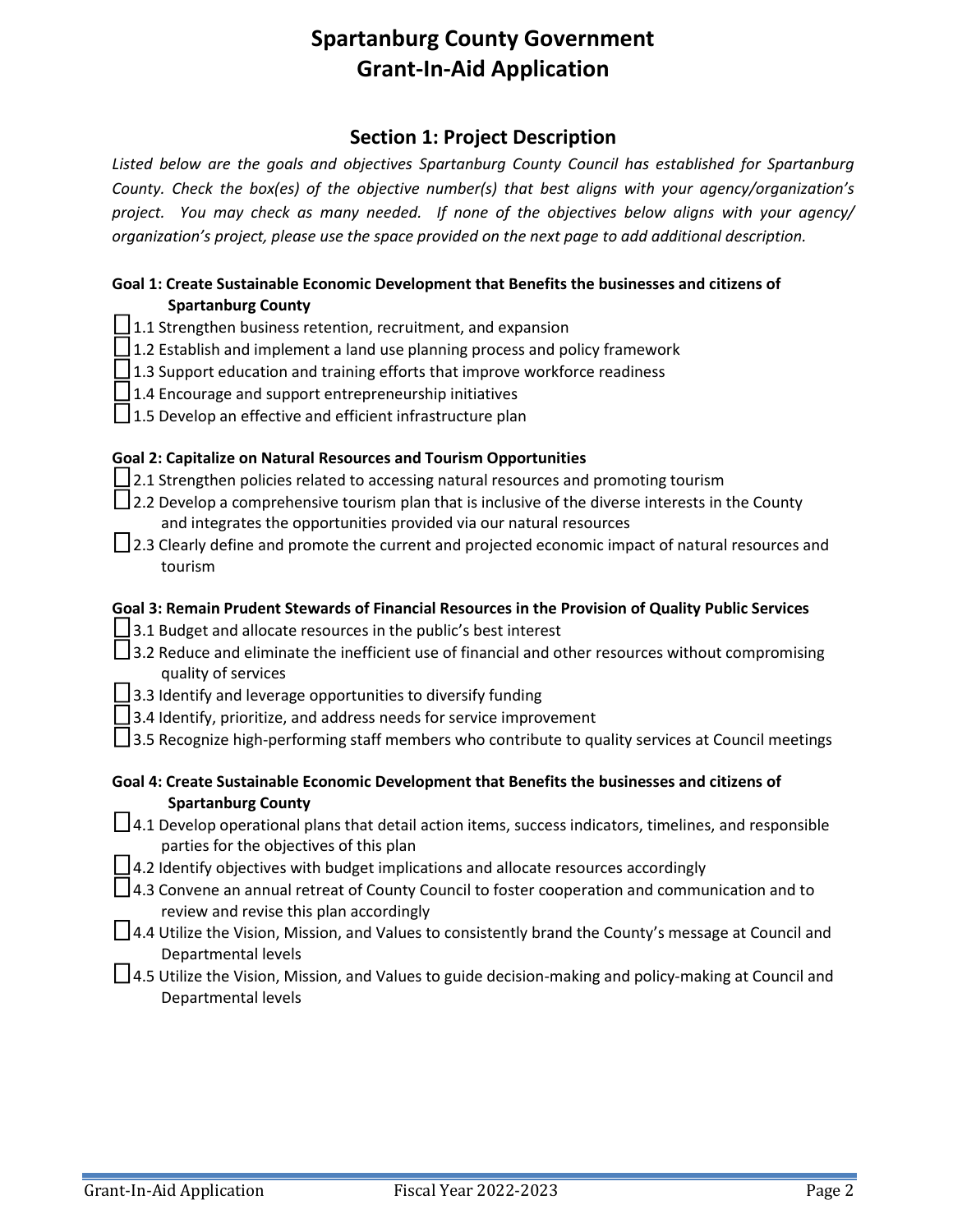### **Section 1 continued: Project Description**

**Additional Description (***if necessary***):**

**Project Type**<br>
New Project ☐ One Time Project ☐ New Project ☐ Existing Project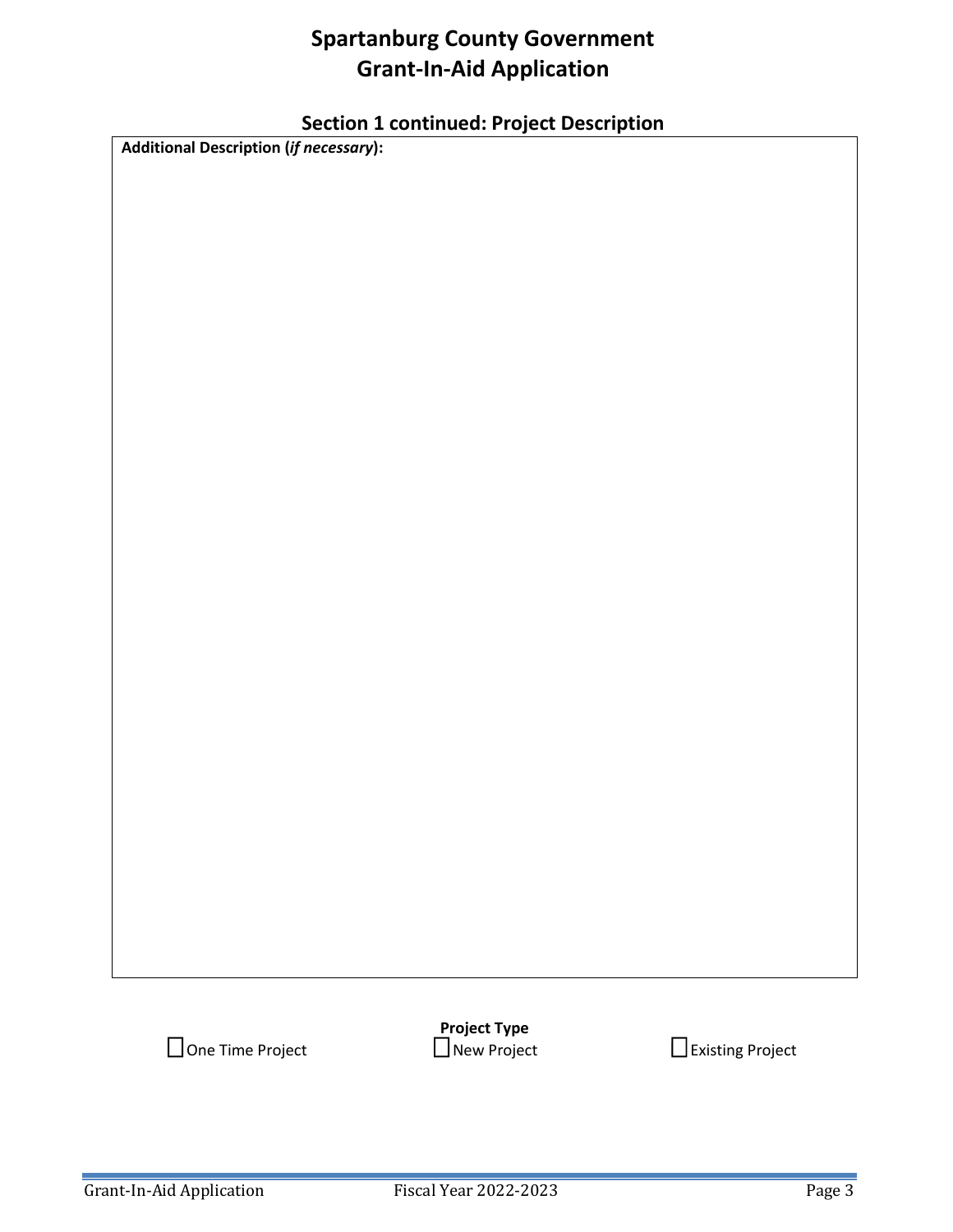### **Section 2: Scope of Project**

*Briefly describe the proposed project or program for which funds are being requested. The narrative should include the need or problem to be addressed as well as the population to be served or the area to benefit. Describe the work to be performed, including the activities to be undertaken or the services to be provided, the goals and objectives, method of approach, capacity to carry out this activity and the implementation schedule. How do you propose to coordinate your services with the other community agencies and leverage resources?*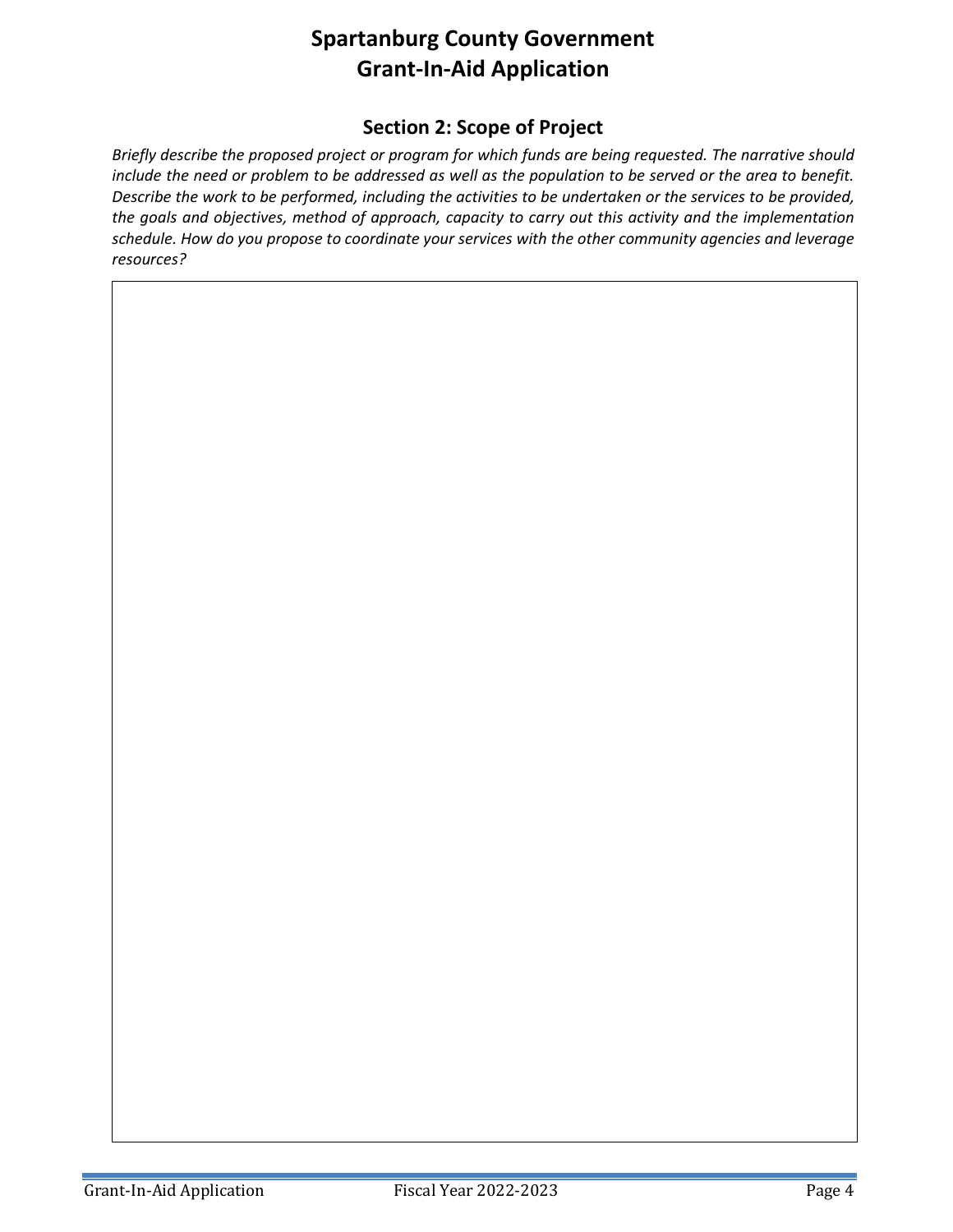### **Section 3: Organization Overview**

*Please provide a brief description of your organization, including the purpose and mission of the agency, type of services provided and the number of clients served. Include any experience with similar programs to the one being submitted for funding. Also, state whether the agency has a personnel policy manual with an affirmative action plan and a grievance procedure.*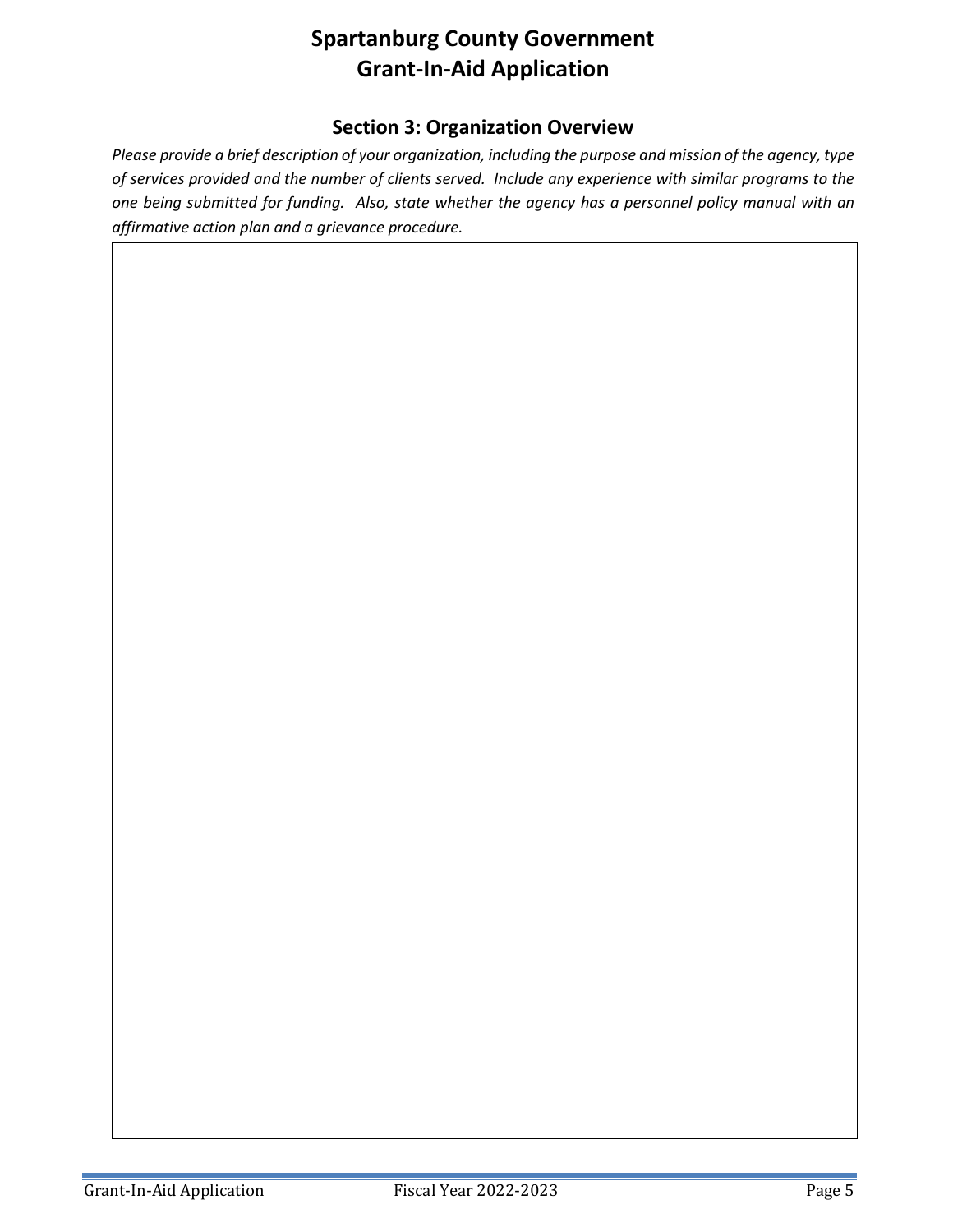### **Section 4: Project Outcome**

*Please provide a description of the measurement reporting tool or evaluation process that will be utilized to determine project outcome (i.e. client surveys, statistical data from a verifiable source etc.). Your response should include who/what the project or program intends to help/improve (i.e. businesses, households, etc.).*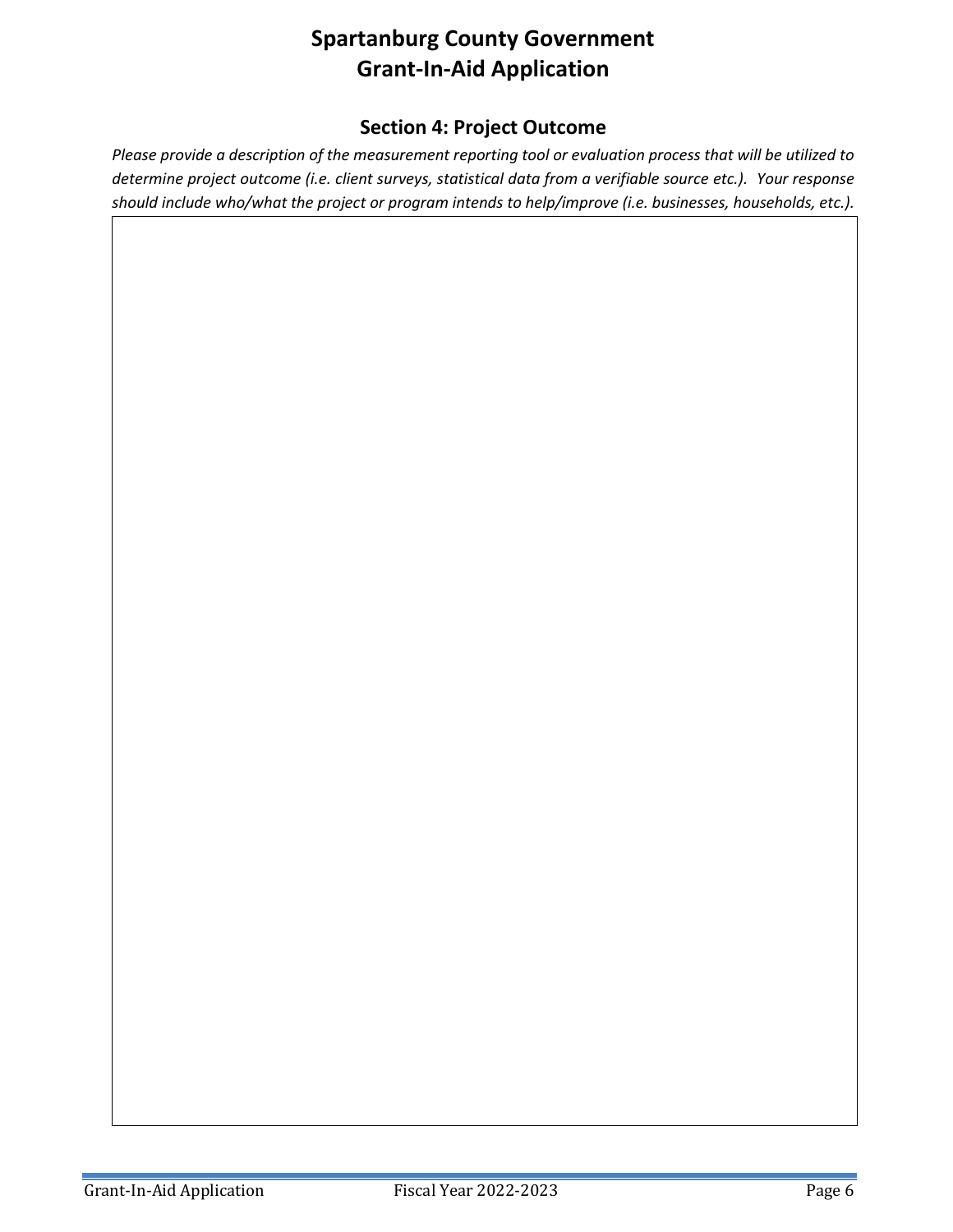### **Spartanburg County Government Grant-In-Aid Application Section 5a: Leveraged and Matched Funds**

*Please list any funding leveraged for your program/project for which you are requesting funds.*

|        |        |         | Please Check One |  |
|--------|--------|---------|------------------|--|
| Source | Amount | Secured | Anticipated      |  |
|        |        | П       |                  |  |
|        |        | П       |                  |  |
|        |        | П       |                  |  |
|        |        | ΙI      |                  |  |
|        |        |         |                  |  |
|        |        |         |                  |  |
|        |        |         |                  |  |
|        |        |         |                  |  |

### **Section 5b: Future Funding**

*If your project will require funding beyond 1-year, please provide information on how the program will be funded in the future.*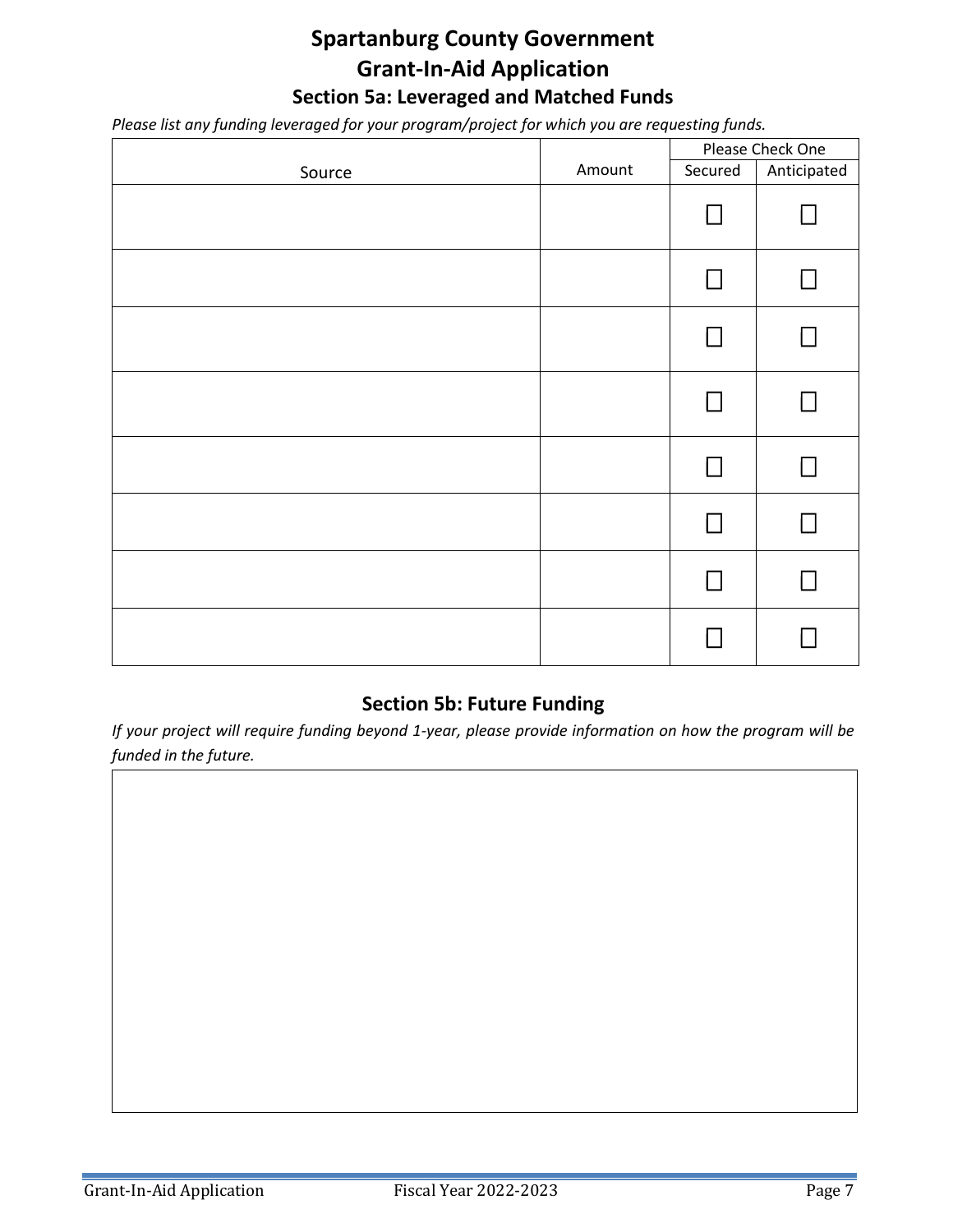### **Spartanburg County Government Grant-In-Aid Application Section 5c: Budget**

#### **EXPENDITURES and BUDGET**

*Please enter the total projected budget for the FY 2022-2023 project (not organization) in the first column and your FY 2022-2023 budget request for expenditures to be paid for the project by Grant-In-Aid funding in the second. Example of budget items: PERSONNEL-salaried positions (job title), OPERATING COSTS-supplies, equipment, rent/lease, insurance, printing telephone, development, rehab hard cost, physical inspections, architectural engineering, permits and fees, insurance, appraisal.*

| <b>Budget Items</b> | <b>Complete FY 2022-2023</b><br><b>Project Budget</b> | FY 2022-2023<br><b>Project Budget Request</b> |
|---------------------|-------------------------------------------------------|-----------------------------------------------|
|                     |                                                       |                                               |
|                     |                                                       |                                               |
|                     |                                                       |                                               |
|                     |                                                       |                                               |
|                     |                                                       |                                               |
|                     |                                                       |                                               |
|                     |                                                       |                                               |
|                     |                                                       |                                               |
|                     |                                                       |                                               |
|                     |                                                       |                                               |
|                     |                                                       |                                               |
|                     |                                                       |                                               |
|                     |                                                       |                                               |
|                     |                                                       |                                               |
| <b>Total</b>        |                                                       |                                               |
|                     |                                                       |                                               |
|                     |                                                       |                                               |